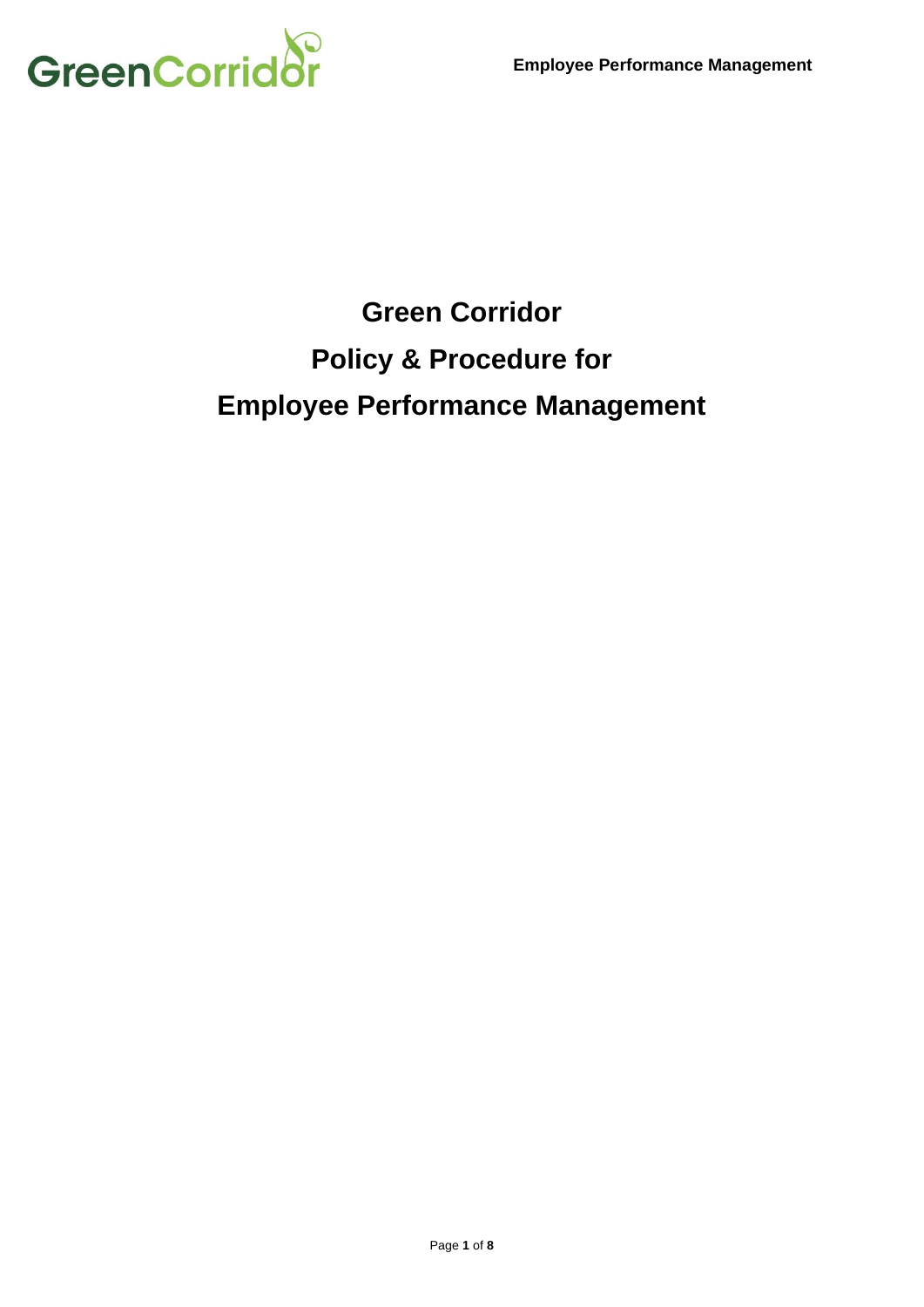

### **DOCUMENT CONTROL**

| <b>Document Number</b>    | 5                                                |
|---------------------------|--------------------------------------------------|
| Description               | This document describes the employee performance |
|                           | management.                                      |
| Document Type             | Policy and Procedure                             |
| <b>Document Owner</b>     | CEO                                              |
| <b>Document Approvers</b> | <b>Board of Trustees</b>                         |
| <b>Document Publisher</b> | CEO                                              |
| <b>Approval Date</b>      | 05/01/18                                         |
| Date of Next Review       | February 2021                                    |

#### **ISSUE CONTROL (***ascending version order***)**

| <b>Version</b> | <b>Date</b> | <b>Comments</b> | Author            |
|----------------|-------------|-----------------|-------------------|
|                | 05/01/18    | New Policy      | <b>Tim Knight</b> |
|                |             |                 |                   |

#### **PRINCIPAL RELATED POLICIES & PROCEDURES**

| <b>Document Title</b>  | Location                            |
|------------------------|-------------------------------------|
| Training & Development | <b>GC Policies &amp; Procedures</b> |

#### **CONFIRMATION OF RECEIPT OF POLICY & PROCEDURE**

| Name         |  |
|--------------|--|
| Job Title    |  |
| Line Manager |  |

I confirm I have received a copy of this policy and procedure and have read and understood the contents. I also confirm I have sought clarification from my line manager on any issues which I am not clear about.

Signed:

Date:

Please return this signed copy to your individual Polices and Procedures folder for future reference.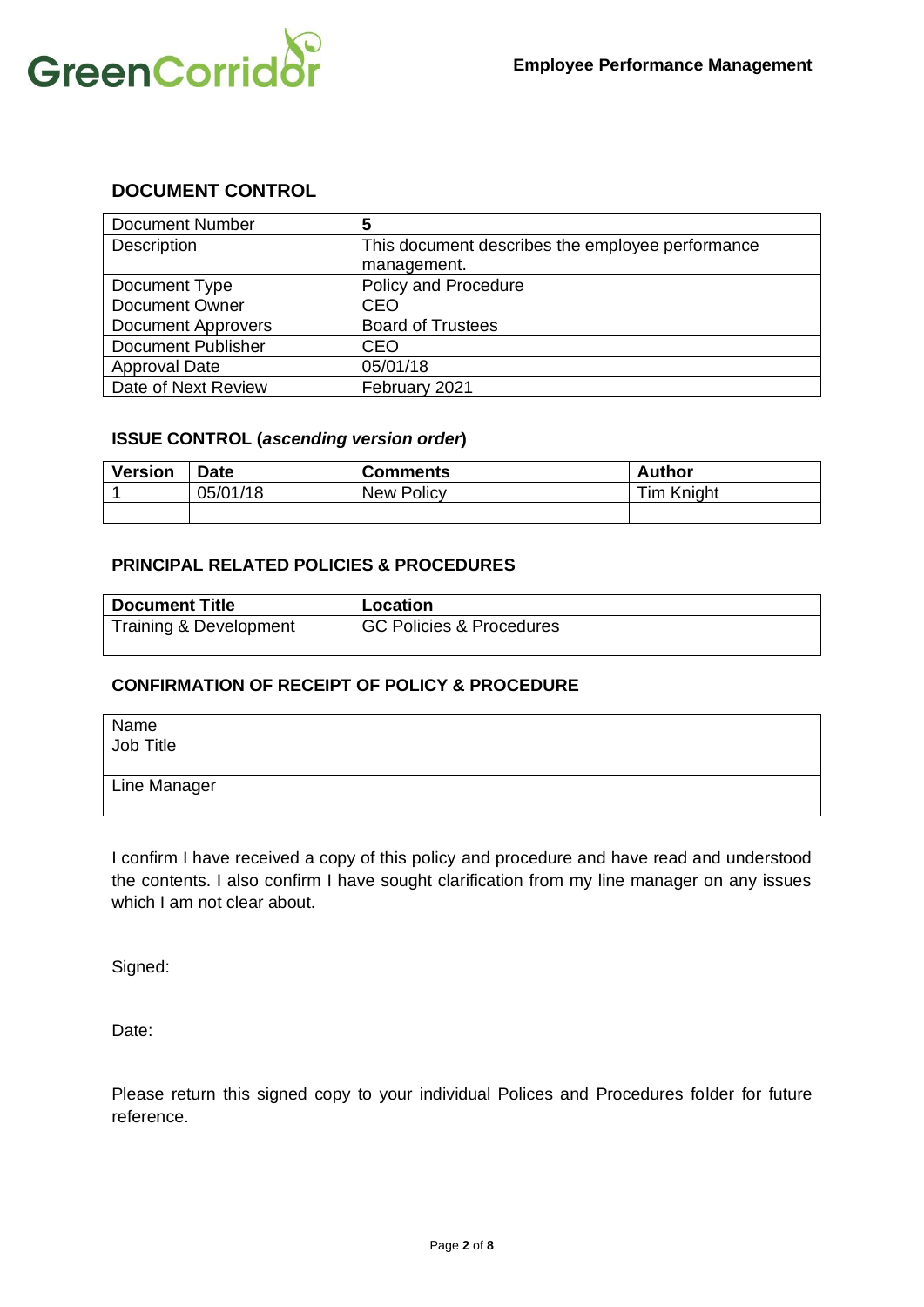

## **Contents**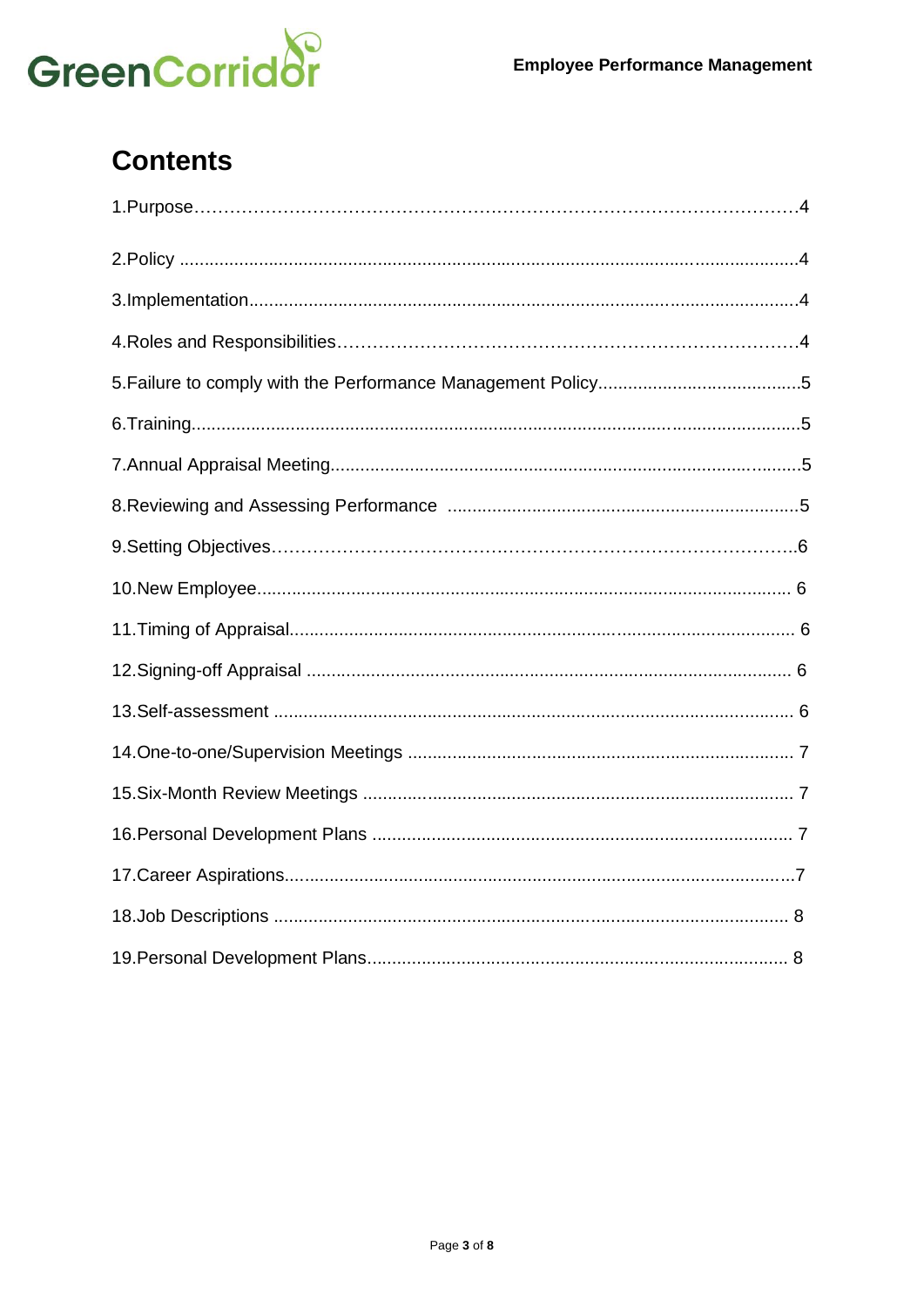

#### **1. Purpose**

The purpose of this policy and procedure is to ensure that the work performance and learning needs of every employee of Green Corridor are managed effectively and fairly.

#### **2. Policy**

.

2.1. We recognise that our employees perform most effectively when they have clear expectations of their job role and purpose, their own targets and of the wider objectives of the charity.

2.2. We will ensure that every employee with a minimum of 12 months' service has a performance appraisal meeting at least once in every 12 months, at which previous performance and learning will be reviewed and targets for the future will be agreed.

2.3. We will ensure that managers meet employees on a regular basis to discuss progress towards targets set at the annual appraisal meeting, to discuss work programmes, and to raise any other work-related issues.

2.4. We will ensure that managers are appraised taking into account the core values set out in our strategic plan.

2.5. We will ensure that managers and employees have access to appropriate training and development to enable them to carry out their roles effectively with respect to employee performance management.

2.6. Underperformance of employees will be satisfactorily addressed through this Policy & Procedure.

#### **3. Implementation**

3.1. The policy will be implemented through procedures for appraisals and one-to-one meetings, with template documentation, and supported by training for all employees on employee performance management.

#### **4 . Roles and Responsibilities**

4.1. The overall responsibility for Employee Performance Management within Green Corridor rests with the Chief Executive Officer.

4.2 Line managers are responsible for;

- Ensuring that new employees have work targets and objectives set as part of induction;
- Appraising performance of employees (with at least 12 months' service) at least once per year and assessing performance against objectives and core values;
- Ensuring that appropriate learning and development activities are planned and available to employees to address learning needs identified during the appraisal process;
- Meeting employees on a regular basis to review progress (one-to-one or supervision meetings); and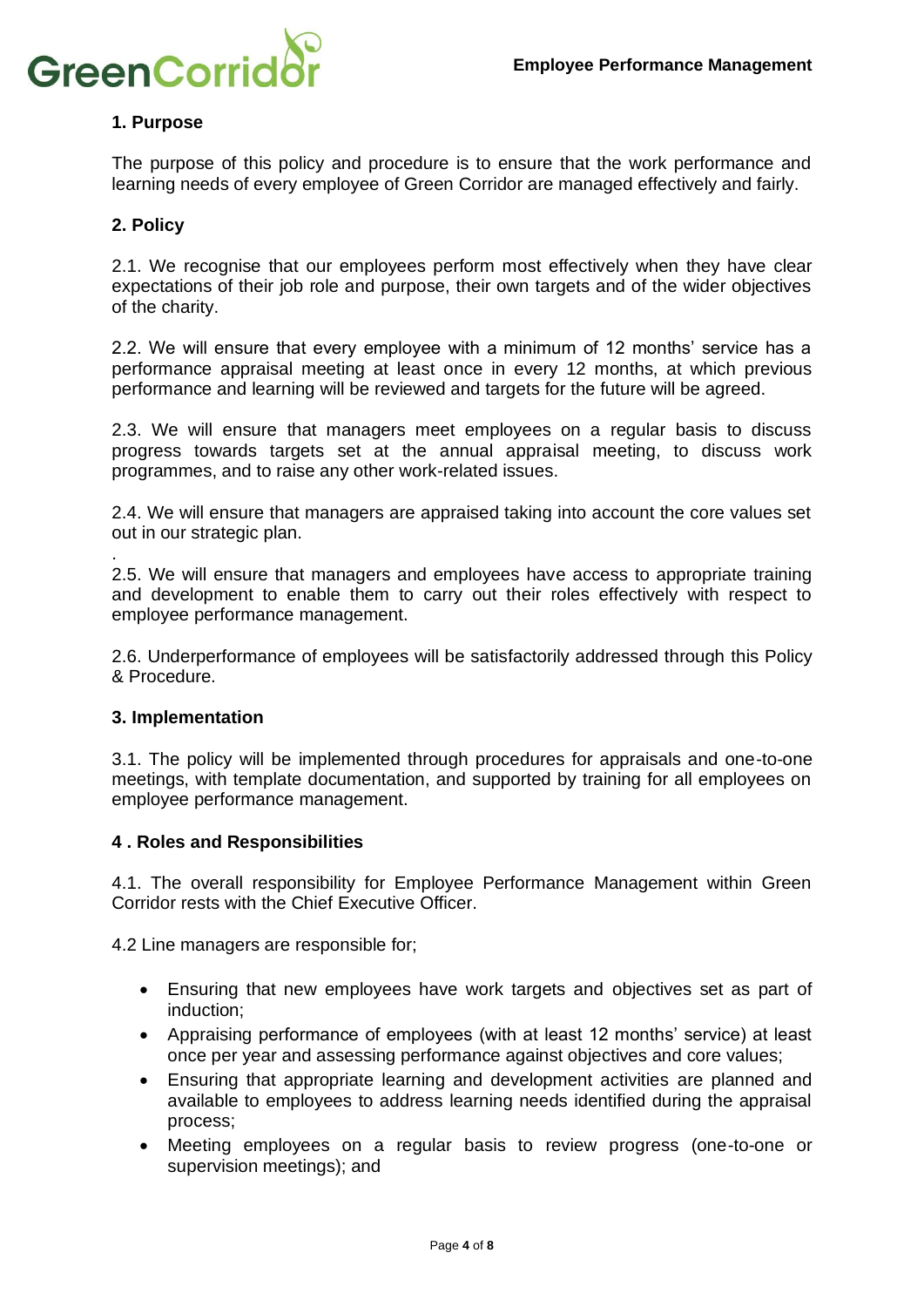

4.3. Employees are responsible for;

- Taking an active role in reviewing their own performance and target setting; and
- Taking up learning and development opportunities and managing own learning.

#### **5. Failure to comply with the Employee Performance Management Policy**

5.1. Failure to comply with this policy will lead to a lack of clarity over job role, learning needs or expected standards of performance, resulting in reduced effectiveness or efficiency, underperformance and putting service delivery at risk.

5.2 If an employee's performance is rated as unsatisfactory then a robust improvement and training plan will be put in place.

5.3 If following instigation of the agreed improvement plan there is still no substantive improvement in performance by the next annual review then this will lead to dismissal on the grounds of lack of competency.

#### **6. Training**

6.1. All managers and employees must complete e-learning on appraisal and employee performance management as part of the Green Corridor induction.

6.2. Refresher training should be undertaken every three years. This should normally be by e-learning for both managers and employees.

#### **7. Annual Appraisal Meeting**

7.1. Every employee of must meet his/her manager once a year to have a formal appraisal interview.

7.2. The purpose of the appraisal interview is to;

- Review performance over the previous 12 months
- Set performance targets/objectives for the next 12 months
- Review learning and development needs and plan how to address them

7.3. The appraisal meeting may also be used to discuss career plans, including any plans for retirement.

7.4. Outcomes of the annual appraisal meeting must be recorded in writing and signed by the manager and employee.

#### **8. Reviewing and assessing performance at the appraisal meeting**

The appraiser and appraisee should consider;

- 8.1. the achievement of individual objectives set at the last appraisal;
- 8.2. other significant achievements during the year;
- 8.3. how these have been achieved;

8.4. how the employee has demonstrated the core values expected of Green Corridor employees;

8.5. learning and development, and how this has affected performance.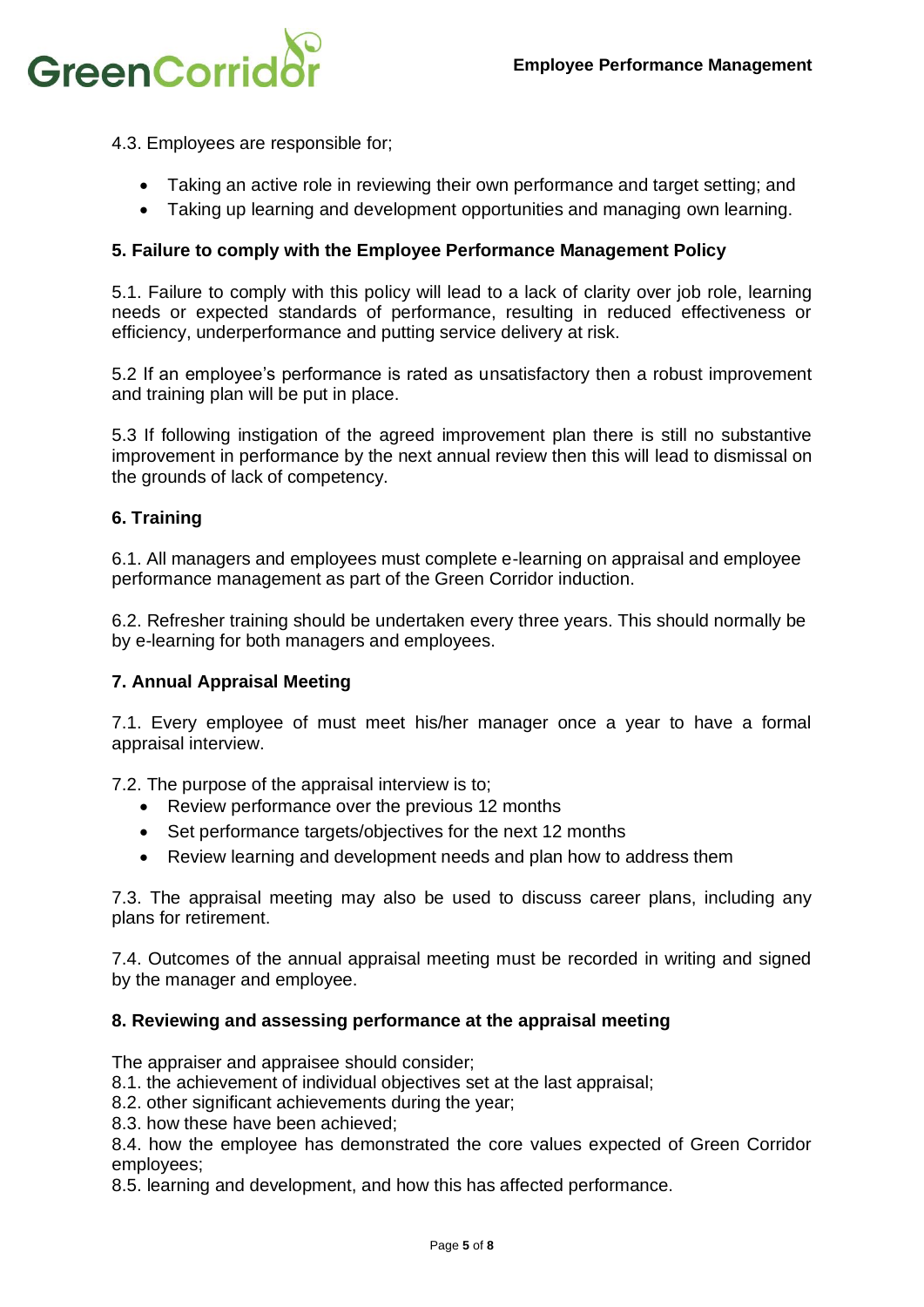

#### **9. Setting Objectives**

9.1. Appraisal objectives should be SMART – Specific, Measurable, Achievable, Realistic and Time-bounded.

9.2. When setting objectives;

- For line managers, these should include objectives related to the achievement of relevant Key Performance Indicators (KPIs)
- For all employees, consider the objectives and core values set out in Green Corridor Strategies and Business Plans
- Performance against each objective will be rated from 'outstanding' to 'unsatisfactory'. Meeting all your objectives will achieves a 'good' rating.
- New objectives may be added at the six month review meeting

9.3. Managers will consider how they will measure performance in the coming year. The criteria for measuring performance should be discussed and, if possible, agreed with the employee at the appraisal interview.

#### **10. New Employees**

10.1. New employees should be set objectives as part of their induction and will have performance monitored under the Probationary Procedure during the first six months.

10.2. The first appraisal should always take place within one year of the date of appointment.

#### **11. Timing of appraisal**

Appraisal interviews will take place in January/February each year will a six month review in July/August.

#### **12. Signing off appraisal**

The appraising manager should complete the Appraisal Form and provide a copy for the employee, normally no later than 10 working days after the appraisal meeting.

#### **13. Self-assessment**

13.1. Employees who are appraised should take time to reflect on their performance over the previous year. Employees should consider which objectives have been met and why; which objectives have not been met and why; how they have demonstrated the expected core values and evaluate the learning undertaken during the previous year.

13.2. The Appraisal Form has area for their own comments for discussion. Employees may find it useful to complete in draft before the appraisal meeting as part of their selfassessment. They may also find it helpful to provide a copy to their manager before the meeting to help facilitate discussion.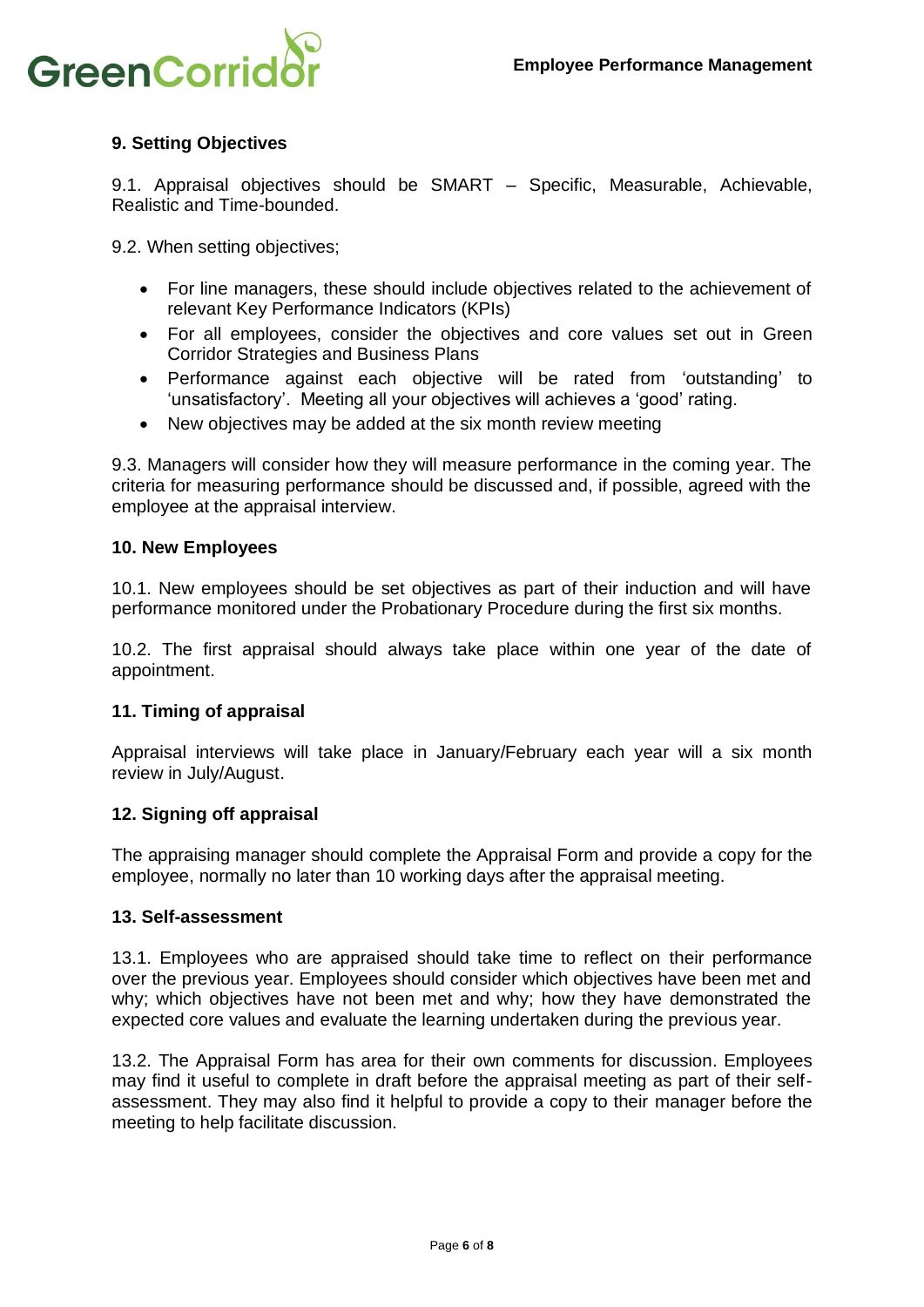

#### **14. One-to-one / supervision meetings**

Managers should hold one-to-one meetings with all employees on a regular basis. It is recommended that meetings are held every four to six weeks (or within locally agreed time frames where appropriate).

#### **15. Six month review meetings**

15.1. A meeting should normally be held to formally review progress against performance and learning objectives six months after the appraisal.

15.2. The six month review is an opportunity to tweak or agree new performance and learning objectives if appropriate.

15.3. Objectives should be reviewed at the six months review and modified where appropriate. This will normally be where the employee will not be able to achieve the objective for reasons outside his/her control; for example, where there have been significant changes to circumstances which could not have been anticipated at the time of setting the objective or where a target was particularly stretching and very significant achievement has been made which just falls short of the goal Where a manager believes that it is appropriate to make such a change to objectives after the six month review, he/she should discuss this with the employee and record the revised objectives.

#### **16. Personal Development Plans**

16.1. An important outcome of the appraisal interview is to record the learning objectives for the employee in the coming year. The appraisal form includes a section to record the Personal Development Plan (PDP).

16.2. The manager should bring to the appraisal some ideas about the employee's learning. The employee should bring to the appraisal some ideas about learning that is personal to his/her circumstances.

16.3. The learning needs of employees identified in the PDPs should be summarised by the Line Manager and fed into the GC Annual Staff Training Plan.

16.4. Not all learning and development activities will attract a cost. Green Corridor has a limited training budget and, where training needs are identified that require funding, training may have to be delayed, or alternative ways of development determined, depending on the cost, priority, and relevance to achieving targets. The responsibility for making such decisions rests with the CEO.

#### **17. Career Aspirations**.

17.1 The appraisal is an opportunity to discuss wider career aspirations with an employee. The benefit of this discussion is to allow an experienced manager to offer advice on medium or long-term career issues to employees of all ages. It will also offer an opportunity for employees who are nearing the age where they may take their retirement pension to discuss plans for retirement or pre-retirement changes to work patterns (e.g. flexible retirement or part-time working).